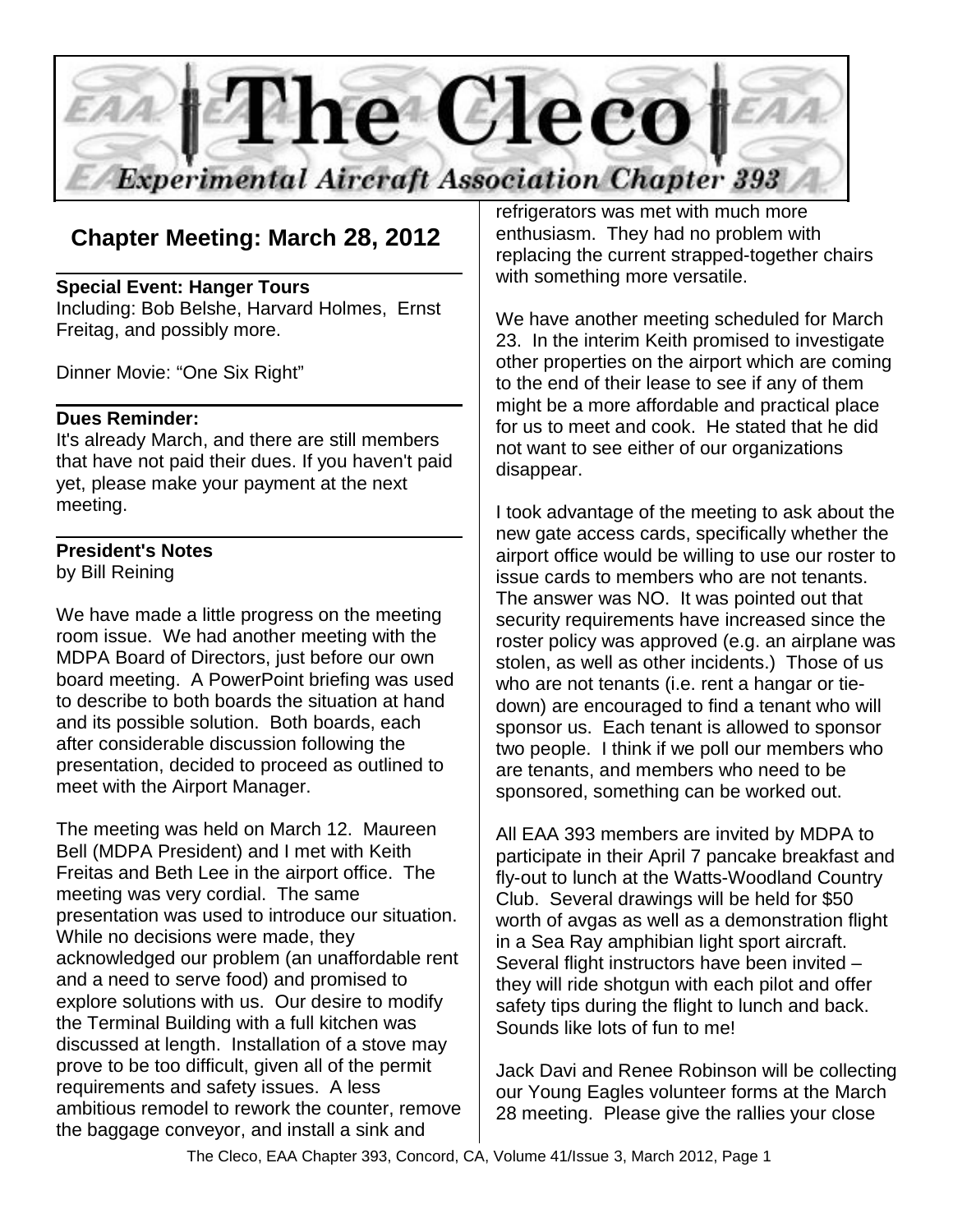attention – we will need all the help we can get to successfully complete this year's ambitious schedule.

**Young Eagles Events** By Renee Robinson

## **IMPORTANT REMINDER**

Young Eagle Sign - Up Night Please bring the Volunteer Sign-Up Sheet to the March 28th chapter meeting. If you can not attend, please mail it to: Renee Robinson, Box 6524, Concord Ca 94524 before March 28th.

With our first Young Eagles rally only a month away, I'm looking forward to seeing everyone this year. Since the chapter will be putting up the sign on Concord Blvd. to attract even more attention, I need all the help I can get to make this run smoothly. Please sign-up as a volunteer!

The schedule I have worked out for this year is: April 28 (Girl Scouts), May 12, June 23, August 18, September 15, and October 20 (Sea Cadets)

Thanks, Renee Robinson

## **Donate your old laptop computer!**

We can use a few additional laptop computers for the Young Eagles events. The only software required is a relatively recent web browser, so Windows, Mac, and even Linux is acceptable.

## **Dinner Menu**

By Rick Bourgeois

Dinner is served at 6:30pm – Donation is \$7:

- Baked Ziti
- Kernel Corn
- Garlic Bread
- Green Salad
- Chocolate Chip Cookies
- Dessert
- Coffee and drinks (water & soda)

Let Rick know your suggestions for future meals.

**February 1, 2012 Board Meeting Notes** by Pete Mitchell

President Bill Reining called the meeting to order at 19:00.

Present Bill Reining, Tracy Peters, Pete Mitchell, Bob Belshe, Jack Davi Rich Bourgeois, Tom Howard.

Absent Vi Egli, Kevin Hoos, and Renee Robinson.

Members at large, Harvard Holmes and Guy Jones.

Club house committee members Maureen Bell (MDPA), Scott Achelis\*, Bob Weiss\*, Jack Davi\* and Tom Howard\* (\*belong to MDPA & 393).

## **Treasurer's Report – Bob Belshe**

We have Forty paid members. Combined bank balances \$ 7,443.

501c-3: The IRS is holding our application, waiting for the State of California to approve our amended Articles of Incorporation. The State is requesting minor changes to the Articles. Bob Belshe has re-written the Articles to conform to the State's requirements. Tom Howard moved to approve the changes, Tracy Peters seconded, and the board's vote was unanimous. The President & Secretary signed the revised Articles. They now only have to be approved by the General Membership during the March meeting.

Bob is charged with establishing a Pay Pal account.

Badges **with magnetic latches** are available to existing members, through an EAA source for \$5.50. Contact Pete Mitchell.

**2011 Young Eagle credits** have been used to reimburse expenses as follows: \$137.53 to Jack Davi for printing expenses and \$252.06 to Renee Robinson for printer purchases (both item directly support our Young Eagles program).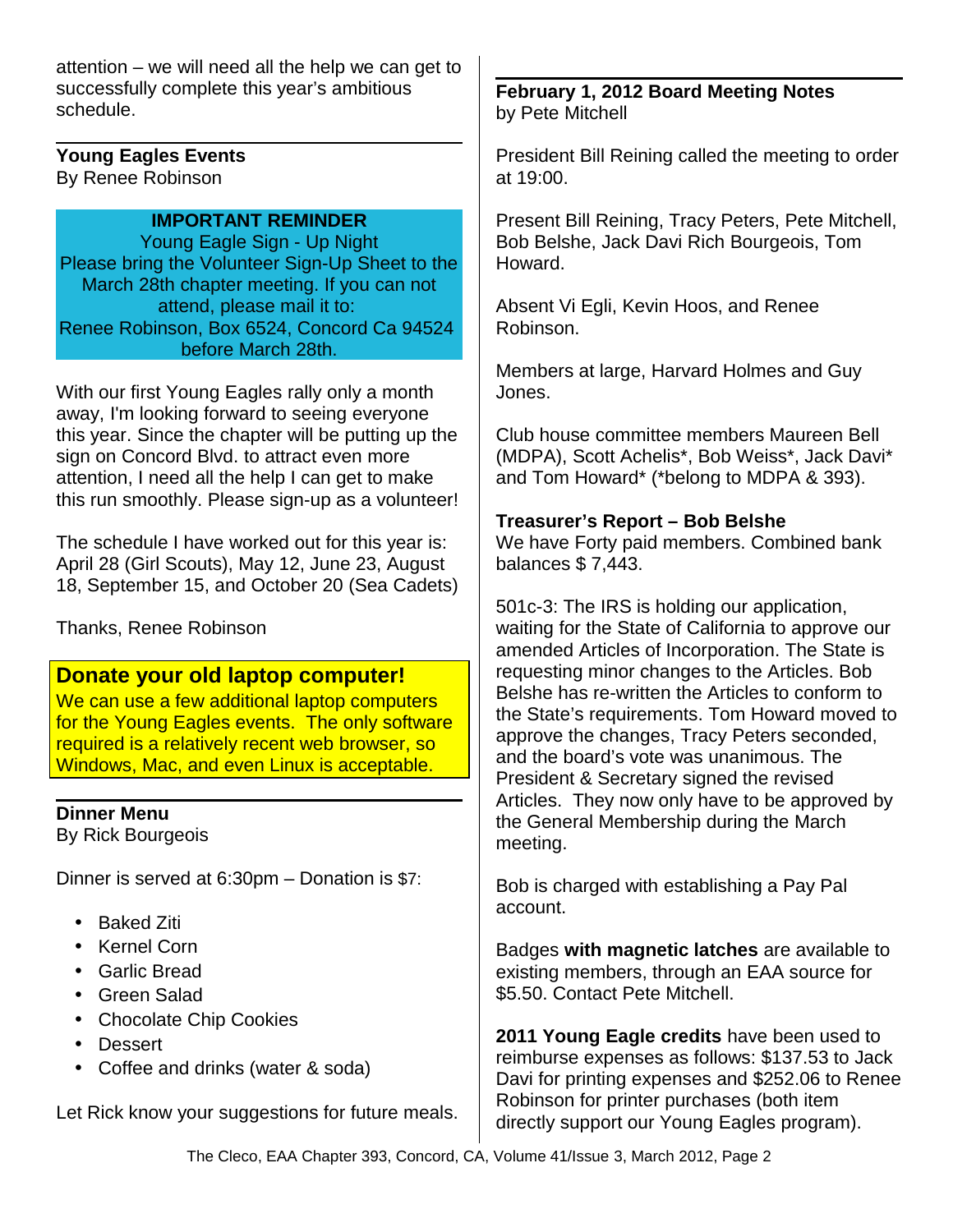### **Young Eagles's – Jack Davi**

Jack has sent out packets for volunteers for YE events. He plans to collect the volunteer forms at the upcoming General Meeting on March 28.

Jack suggested that standard Young Eagle flight routes be defined for use during very busy rallies, and to assist pilots that volunteer from out of the area.

Jack Davi's position as Assistant Young Eagles Coordinator was made official by a unanimous board vote.

The Terminal Building & the Clubhouse need to be reserved for our upcoming Young Eagle Rally dates – Tracy Peters volunteered to make these arrangements with the airport office and MDPA.

It was decided to hang the Young Eagles banner on Concord Avenue two weeks before each rally.

#### **Air Academy – Tracy Peters**

It now looks highly unlikely that we will get a slot for the 16-18 year old academy - there are still five students ahead of us. Since positions are available for a younger age group the decision was made to switch our deposit to one of these available slots. In the future we are advised to request a slot for the older age group directly after Airventure.

#### **March 28 Meeting - Tracy Peters / Jack Davi**

The March meeting program will be a tour of selected west ramp hangers.

Dinner menu will be Baked Ziti, Kernel Corn, Garlic Bread, Green Salad, Chocolate Chip Cookies, dessert and beverages. The video during dinner will be "One Six Right".

April speaker will be Bill DeRouchey, Glass Panel Designer.

#### **Tools – Tom Howard**

A Borescope is on Tom's priority list. Scale purchase has been put on hold. Scott Achelis has volunteered to work on our air compressor.

#### **Golden West - Chapter competition**

The Grass Valley Chapter is proposing a seven EAA Chapter competition. Each chapter will provide five homebuilt aircraft to be judged.

#### **Clubhouse – Bill Reining / Maureen Bell**

Tom Howard moved, Guy Jones seconded that the Presidents of EAA & MDPA, Bill & Maureen present our needs to the airport management. The vote was unanimous.

**First Family - Photos**



Ernst Freitag's first flight with his family in his newly completed RV-10. They had just returned from visiting their son Michael a student at Cal-Poly in San Luis Obispo.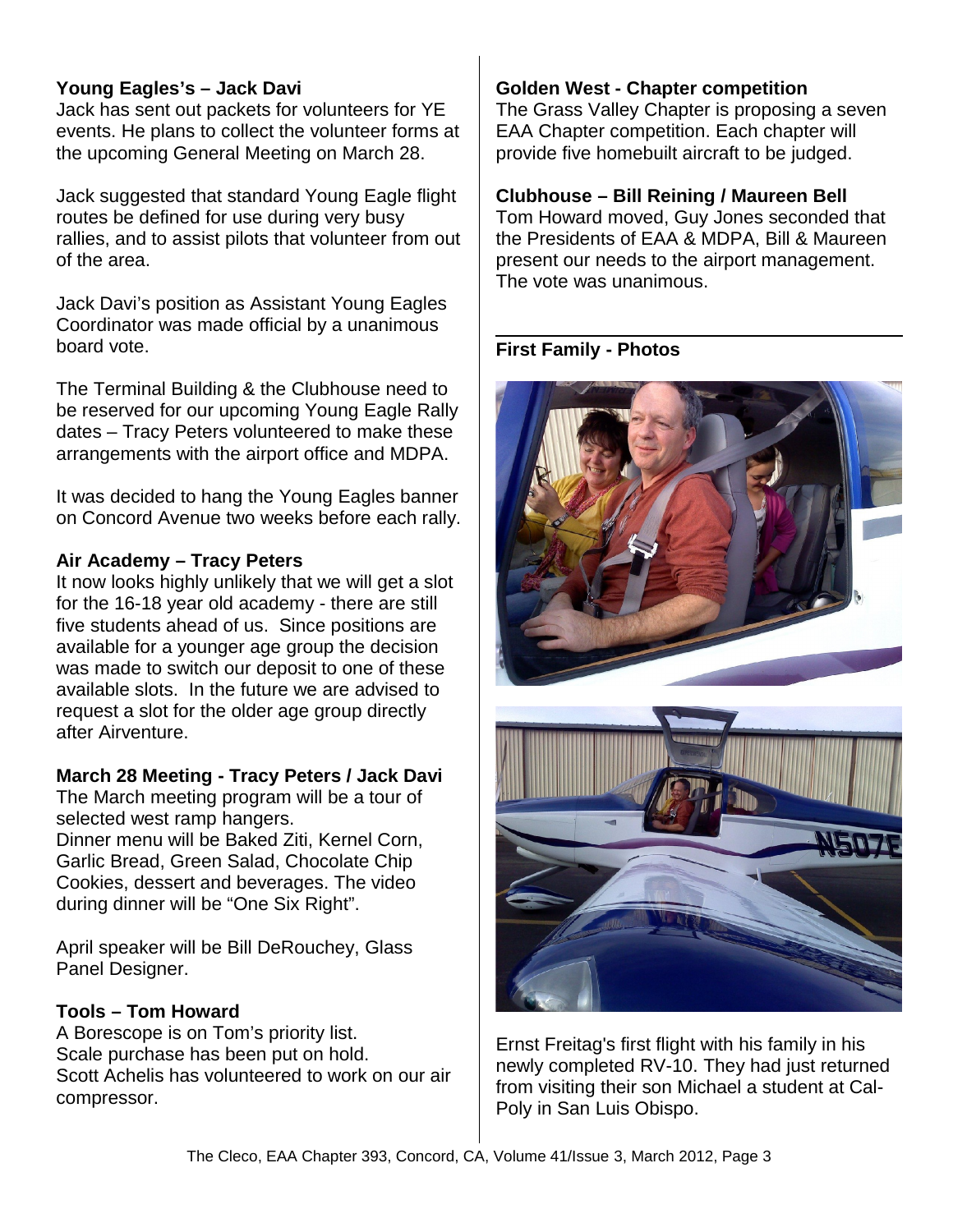#### **Wednesday Fly-outs - Information** By Harvard Holmes

To maintain our proficiency, a number of pilots get together on Wednesdays and fly somewhere for lunch. Many of the aircraft owners in the chapter participate. Passengers are always welcome. Not only is it a great way to see the Bay Area, it's also fun to see and ride in our members' aircraft. The email address is [WedFlyOut@eaa393.org](mailto:WedFlyOut@eaa393.org) You may contact Renee Robinson [webmaster@eaa393.org](mailto:webmaster@eaa393.org) to be added to or removed from this list.

Generally, someone who wants to go flying will send a suggestion to this list a day or two before. Those who can go will respond, and a destination gets selected. Recent destinations have included: Half Moon Bay, Petaluma, Santa Rosa, Ukiah, Boonville, Shelter Cove, Willows, Auburn, Sacramento, Lodi, Stockton, Merced, Watsonville and Salinas. If the weather is poor, a destination may be selected as late as Wednesday morning.

The most active pilots on this list are Harvard Holmes, Bill Reining, Bob Belshe, Ron Robinson, and Phil Jenkins. Pilots sometimes advertise that they have empty seats, but not always. Harvard Holmes and Bill Reining are most likely to have extra seats (4 seat aircraft). My advice is to contact a pilot in advance to make sure they have room and to get directions. Typically, you'd get to the airport by 11:30am and return by 3:30pm.

#### **FOR SALE: 1962 Comanche 250,**

Cherry condition, fully loaded, new paint, new annual, always hangared. Call Keith Martz for details and avionics. Available for viewing any day, by appointment, at Buchanan Field. Call Keith Martz, 925-933-1424 (Home) or 925-818- 7235 (Cell).

## **Thanks to our Donors and Sponsors**



**2693 Clayton Road, Concord Ca.94519 925 689 7220 or 676 5800**

www.alpinepastry.com

**The Experimental Aircraft Association Chapter 393 of Concord, CA** P.O. Box 6524, Concord, CA 94524-1524 <http://www.eaa393.org/>Email: [nle@eaa393.org](mailto:nle@eaa393.org)

Officers/Appointees for 2011-2012

President: Bill Reining [pres@eaa393.org](mailto:pres@eaa393.org) 510 479 7260

Vice President: Tracy Peters [veep@eaa393.org](mailto:veep@eaa393.org) 925 676 2114

Secretary **Pete Mitchell** [secty@eaa393.org](mailto:secty@eaa393.org) 925 586 6491

Treasurer Bob Belshe [treas@eaa393.org](mailto:treas@eaa393.org) 925 376 7677

Newsletter Editor **Kevin Hoos** 

Tech. Counselor **Rick Lambert** [tc@eaa393.org](mailto:tc@eaa393.org) 925 323 0041

Tech. Counselor Bob Sinclair [N320sierra@gmail.com](mailto:N320sierra@gmail.com) 925.935.7465

Young Eagles Renee Robinson [yec@eaa393.org](mailto:yec@eaa393.org) 510-828-1734

[nle@eaa393.org](mailto:nle@eaa393.org)

Young Eagles Jack Davi [johndavi1302@comcast.net](mailto:johndavi1302@comcast.net) 925 705-7771

Dinner Coordinator Rick Bourgeois [RicFlyer@Comcast.net](mailto:RicFlyer@Comcast.net) 925 432 9076

Photographer Tom Howard [photog@eaa393.org](mailto:photog@eaa393.org) 925 933 6015

Webmaster Renee Robinson [webmaster@eaa393.org](mailto:webmaster@eaa393.org) 510 828 1734